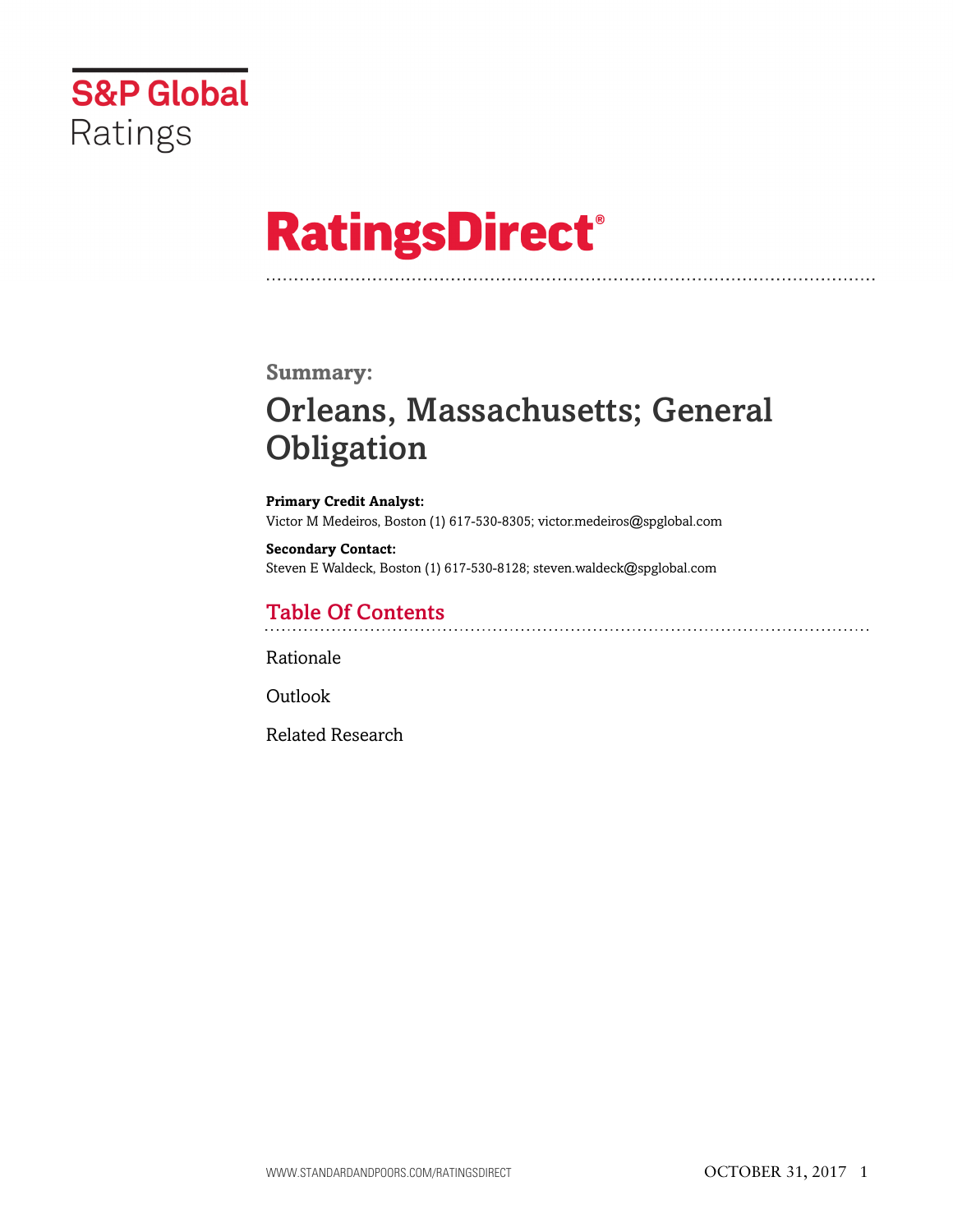### **Summary:**

# Orleans, Massachusetts; General Obligation

| <b>Credit Profile</b>                                      |                  |            |
|------------------------------------------------------------|------------------|------------|
| US\$29.0 mil GO mun purp loan bnds ser 2017 due 09/15/2037 |                  |            |
| Long Term Rating                                           | AAA/Stable       | <b>New</b> |
| Orleans Twn GO                                             |                  |            |
| Long Term Rating                                           | AAA/Stable       | Affirmed   |
| <b>Orleans Twn GO</b>                                      |                  |            |
| <b>Unenhanced Rating</b>                                   | AAA(SPUR)/Stable | Affirmed   |
| March 1986 and the contract of the Lond to contract the    |                  |            |

<span id="page-1-0"></span>Many issues are enhanced by bond insurance.

# Rationale

S&P Global Ratings assigned its 'AAA' rating to Orleans, Mass.' series 2017 general obligation (GO), municipal-purpose loan bonds. We also affirmed our 'AAA' rating on the town's existing GO debt. The outlook is stable.

We rate Orleans higher than the sovereign because we believe the town can maintain better credit characteristics than the U.S. in a stress scenario, based on its predominantly, locally derived revenue base, and our view that pledged revenue supporting debt service on the bonds is at limited risk of negative sovereign intervention. In 2016, local property taxes generated 81% of revenue, demonstrating a lack of dependence on central government revenue.

Officials plan to use series 2017 bond proceeds to refund current outstanding bond anticipation notes (BANs), previously issued to fund various capital projects throughout the town. The largest projects include the construction of a new police station and DPW central garage.

The town's full faith and credit pledge, subject to limitations of Proposition 2-1/2, secure the bonds. Despite limitations imposed by the commonwealth's levy limit law, we did not make a rating distinction for the limited-tax GO pledge due to the town's flexibility under the levy limit. We understand the town's voters have chosen to exclude a portion of the bonds and BANs from the primary levy limit of Proposition 2-1/2.

The rating reflects our opinion of the town's:

- Very strong economy, with projected per capita effective buying income (EBI) at 157% of the national level and market value per capita of \$676,910;
- Very strong management, with "strong" financial policies and practices under our Financial Management Assessment (FMA) methodology;
- Strong budgetary performance, with operating surpluses in the general fund and at the total governmental fund level in fiscal 2016;
- Very strong budgetary flexibility, with an available fund balance in fiscal 2016 of 16% of operating expenditures;
- Very strong liquidity, with total government available cash at 36.6% of total governmental fund expenditures and 4.7x governmental debt service, and access to external liquidity that we consider strong;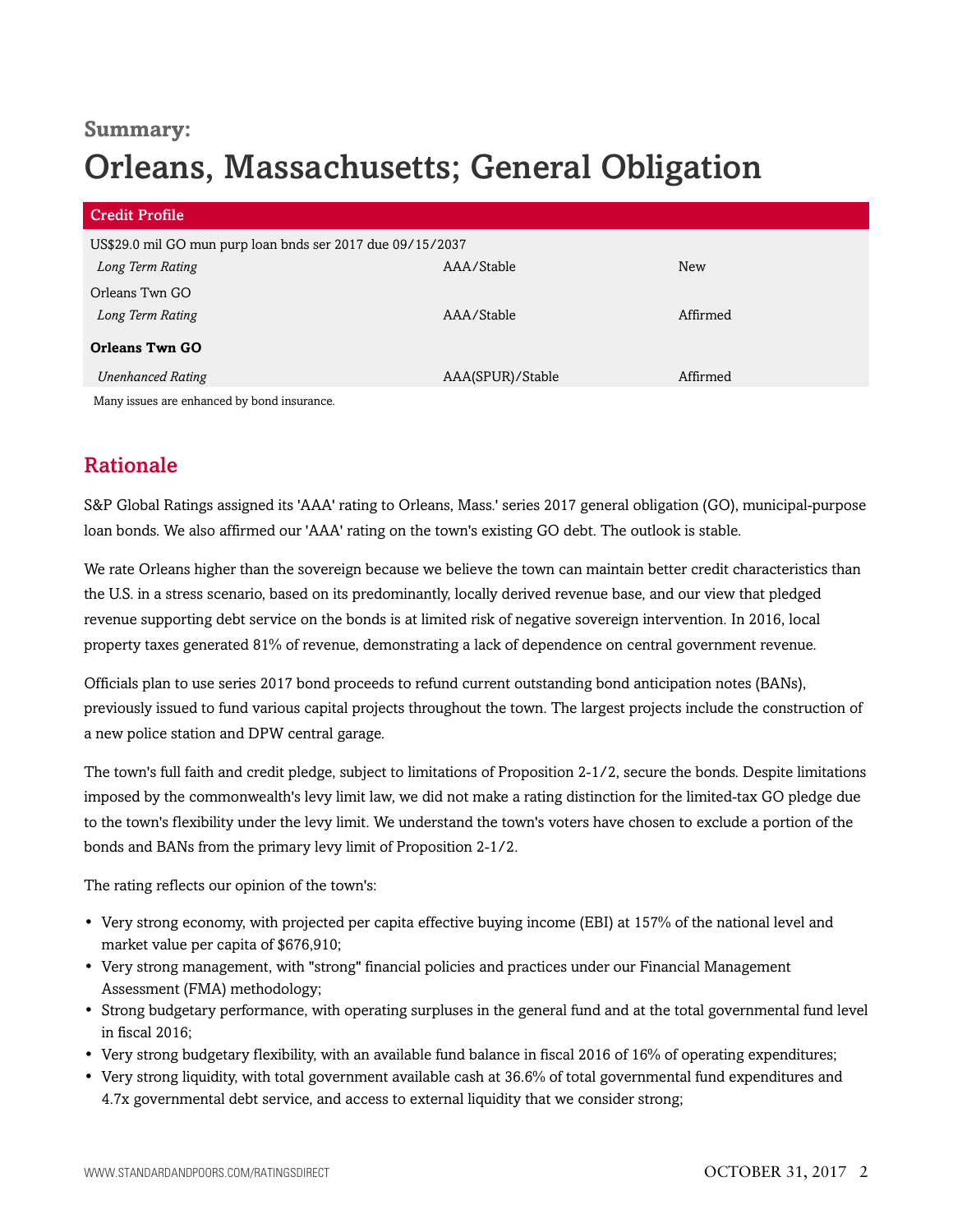- Weak debt and contingent liability position, with debt service carrying charges at 7.1% of expenditures and net direct debt that is 166% of total governmental fund revenue, and significant medium-term debt plans and a large pension and other postemployment benefit (OPEB) obligation, but low overall net debt at less than 3% of market value and rapid amortization, with 68.1% of debt scheduled to be retired in 10 years; and
- Strong institutional framework score.

#### Very strong economy

We consider Orleans' economy very strong. The town, with an estimated population of 5,666, is in Barnstable County. It has a projected per capita EBI of 157% of the national level and per capita market value of \$676,910. Overall, market value grew by 2.9% over the past year to \$3.8 billion in 2017. The county unemployment rate was 6.3% in 2015.

Located on Cape Cod, the town is primarily a residential resort community with a substantial portion of second homes owned by seasonal summer residents. Accounting for the town's seasonal population at 22,000 residents, market values are strong at \$174,335 per capita. The town's economic profile will remain strong as it will continue to benefit from a strong real estate environment in and around Barnstable County. Given its desirable location, with ample waterfront and coastline properties, the town continues to experience high-end residential waterfront development. Building permit activity remains strong and stable at roughly \$30 million in total value annually.

#### Very strong management

We view the town's management as very strong, with "strong" financial policies and practices under our FMA methodology, indicating financial practices are strong, well embedded, and likely sustainable.

We believe the town maintains best practices we believe critical to supporting credit quality; we recognize these are well-embedded in the government's daily operations and practices. Formal policies support many of these activities, adding to the likelihood that they will continue and transcend changes in the operating environment and personnel.

In our opinion, strengths include management's:

- Strong revenue and expenditure assumptions in the budgeting process;
- Strong oversight of monitoring progress compared to the budget during the year;
- Long-term financial plan; and
- Five-year capital improvement plan.

Orleans also maintains debt management and a reserve policy that essentially fixes available reserves at 5% of general fund expenditures, with surpluses above 5% returned to the taxpayers to reduce tax bills in subsequent years.

#### Strong budgetary performance

Orleans' budgetary performance is strong, in our opinion. The town had operating surpluses of 3.7% of expenditures in the general fund and 8.3% across all governmental funds in fiscal 2016.

In our calculation of budgetary performance, we account for capital outlay financed through bond proceeds. We believe the town maintains a stable and predictable revenue profile that is largely independent of commonwealth and federal revenue. Property taxes generate 81% of revenue, and we consider collections strong and stable.

For fiscal 2017, the town is estimating a slight reduction to fund balance. This is largely planned as it committed funds for capital and other ancillary reasons. For the most part, recurring revenues matched recurring expenditures.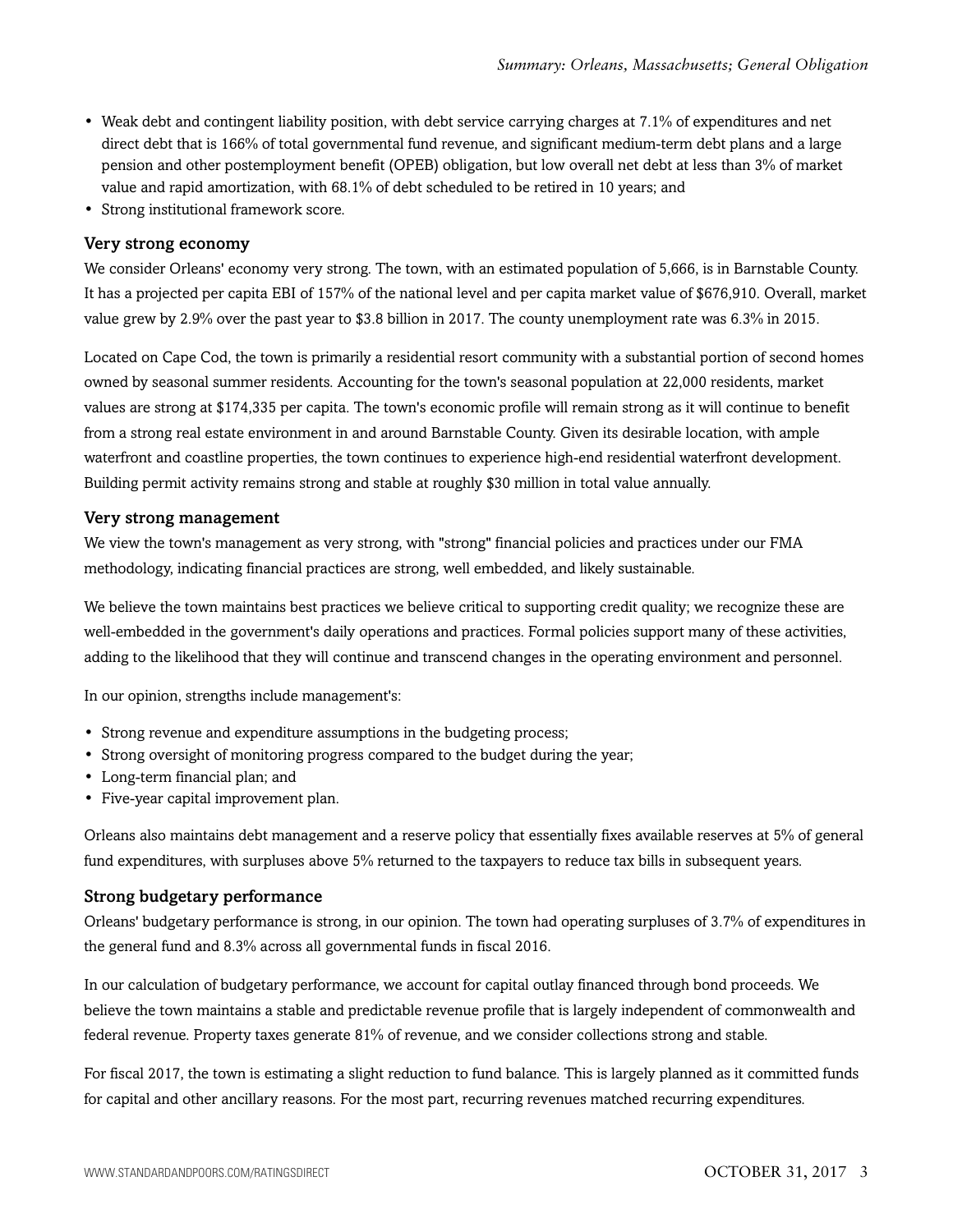The 2018 budget totals \$33.5 million and is up 4.7% annually. Based on consistent operating performance over the past several years, we expect the town to achieve balanced operations performance in 2018.

#### Very strong budgetary flexibility

Orleans' budgetary flexibility is very strong, in our view, with an available fund balance in fiscal 2016 of 16% of operating expenditures, or \$4.5 million.

Despite the estimated use of committed reserves in fiscal 2017, unassigned and assigned general fund balances are anticipated to improve to \$5.0 million. We therefore expect the fund balance to remain very strong. The town has a formal policy that sets minimum free cash at 5%, but it continually manages well above those thresholds. For fiscal 2018, we expect Orleans to produce balanced operations, resulting in available reserves that remain in line with current levels.

#### Very strong liquidity

In our opinion, Orleans' liquidity is very strong, with total government available cash at 36.6% of total governmental fund expenditures and 4.7x governmental debt service in 2016. In our view, the town has strong access to external liquidity if necessary.

We do not currently expect any deterioration in the town's cash levels; therefore, we expect liquidity to remain very strong. The town is a frequent issuer of GO debt. It confirmed it does not currently have any contingent liquidity risk from financial instruments, with payment provisions that change on the occurrence of certain events. Orleans' portfolio is not aggressive in its use of investments.

#### Weak debt and contingent liability profile

In our view, Orleans' debt and contingent liability profile is weak. Total governmental fund debt service is 7.1% of total governmental fund expenditures, and net direct debt is 166.7% of total governmental fund revenue. Negatively affecting our view of the town's debt profile is its significant medium-term debt plans. Overall net debt is low at 1.2% of market value, and approximately 68.1% of the direct debt is scheduled to be repaid within 10 years, which are, in our view, positive credit factors.

The town remains committed to addressing nitrogen levels in area waterways, which--for Cape Cod communities already involved in wastewater cleanup--has led to sizable increases to their debt levels. Over the next several years, Orleans plans on issuing debt for wastewater, although plans remain fluid. For now, total direct debt is \$58.3 million, approximately \$3.3 million of which is BANs outstanding.

In our opinion, a credit weakness is Orleans' large pension and OPEB obligation. Orleans' combined required pension and actual OPEB contributions totaled 9% of total governmental fund expenditures in 2016. Of that amount, 5.7% represented required contributions to pension obligations, and 3.4% represented OPEB payments. The town made its full annual required pension contribution in 2016. The funded ratio of the largest pension plan is 58.1%.

Orleans contributes to the Barnstable County retirement system, which is a cost-sharing, multiemployer, defined-benefit pension plans. Using updated reporting standards in accordance with Governmental Accounting Standards Board Statement nos. 67 and 68, the town's proportionate share of the net pension liability was about \$20.1 million, with 58.1% funded as of fiscal 2015 based on an assumed rate of return of 7.75%. Due to the low funded ratio,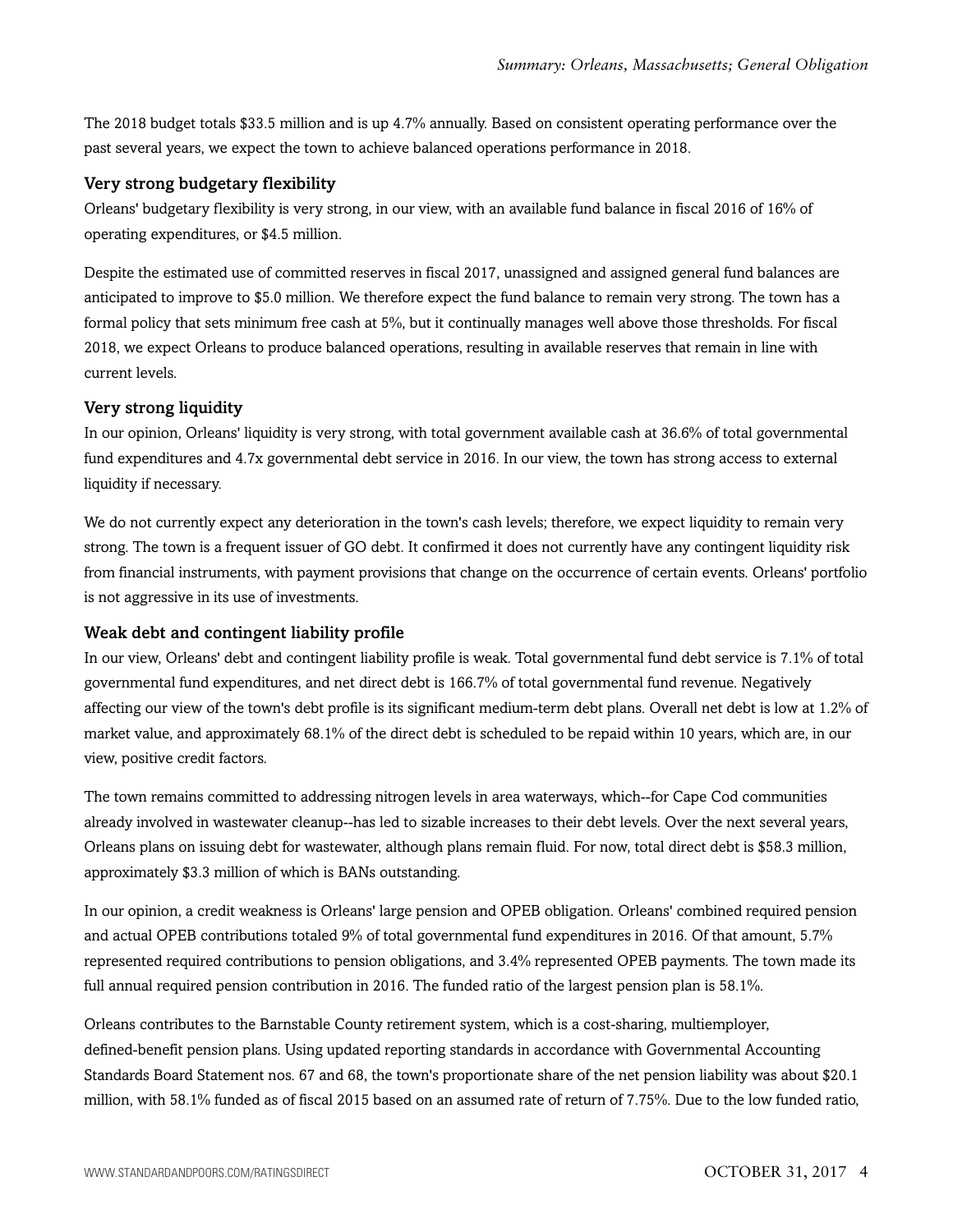we believe contributions will continue to rise over the next few fiscal years.

The town also provides OPEBs to retirees. As of the most recent actuarial valuation, it reported a \$23.5 million OPEB liability as of June 30, 2014. Orleans has traditionally funded this through pay-as-you-go financing; it paid \$1 million into the fund in fiscal 2016. The town opened a target stabilization fund for OPEB expenses in 2012. The current balance of the fund after the fiscal 2017 payment is \$770,000. As per policy, the town will continue to add \$150,000 annually to the trust.

#### Strong institutional framework

<span id="page-4-0"></span>The institutional framework score for Massachusetts municipalities is strong.

## **Outlook**

The stable outlook reflects our view of Orleans' focus on maintaining very strong operating flexibility. We believe the town's strong management and rather predictable operating profile should translate into sustained balanced operations during the next two years. The regional economic outlook is improving, which should aid in tax base stability and cater to a balanced operating environment. If the town's financial performance were to deteriorate, causing a drawdown on reserves, or fixed costs substantially increase to levels no longer commensurate with a 'AAA' rating, we could lower the rating.

### <span id="page-4-1"></span>Related Research

- S&P Public Finance Local GO Criteria: How We Adjust Data For Analytic Consistency, Sept. 12, 2013
- Incorporating GASB 67 And 68: Evaluating Pension/OPEB Obligations Under Standard & Poor's U.S. Local Government GO Criteria, Sept. 2, 2015

Certain terms used in this report, particularly certain adjectives used to express our view on rating relevant factors, have specific meanings ascribed to them in our criteria, and should therefore be read in conjunction with such criteria. Please see Ratings Criteria at www.standardandpoors.com for further information. Complete ratings information is available to subscribers of RatingsDirect at www.capitaliq.com. All ratings affected by this rating action can be found on the S&P Global Ratings' public website at www.standardandpoors.com. Use the Ratings search box located in the left column.